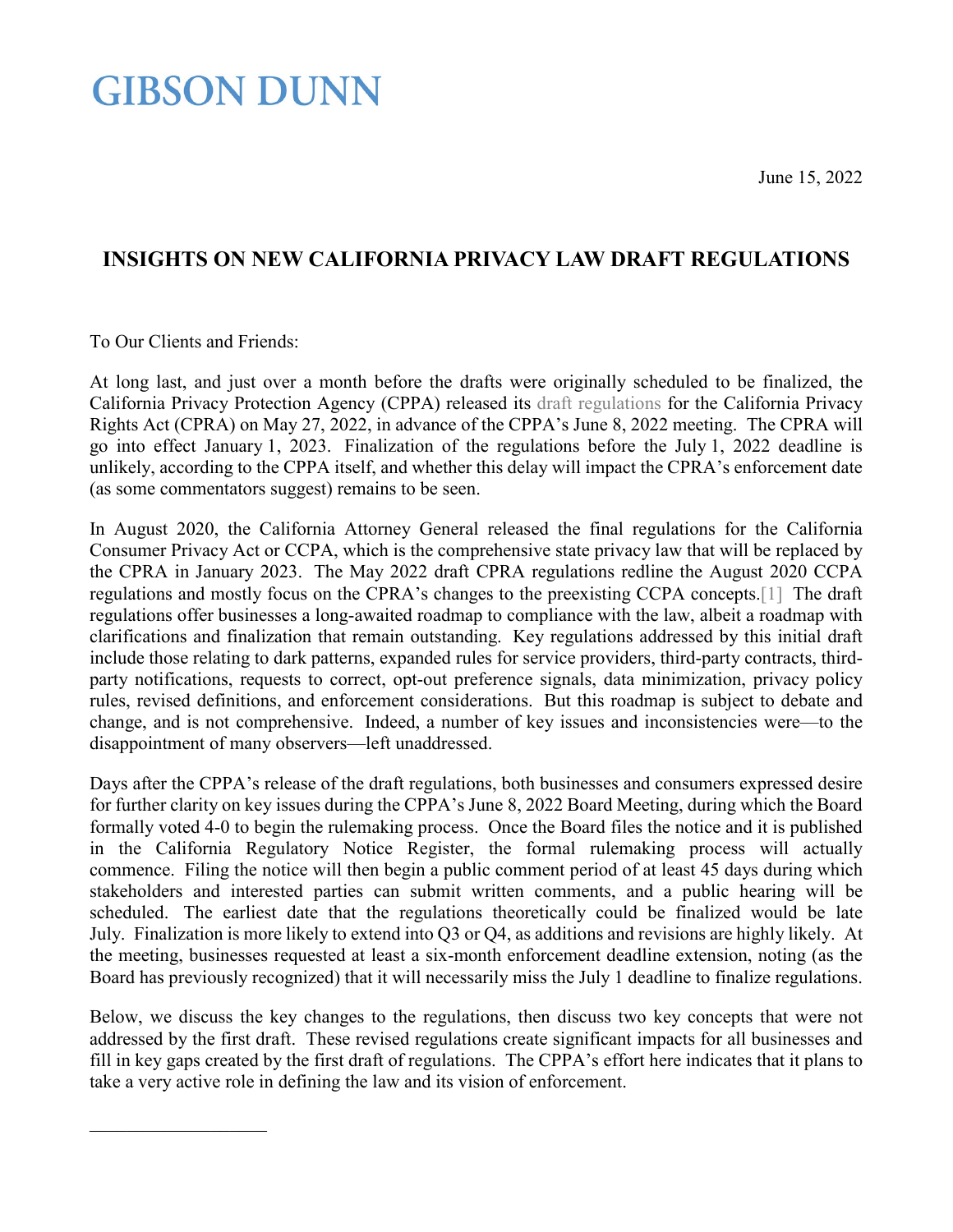### **Table of Contents**

[Key Updates In the Initial Regulations](#page-1-0)

[\(1\) Dark Patterns](#page-1-1) 

[\(2\) Rules for Service Providers and Contractors, Including Expanded Agreements and Service](#page-2-0)  [Provider Potential Liability](#page-2-0) 

- [\(3\) Rules Expanding Contractual Requirements with Third Parties](#page-4-0)
- [\(4\) Notifications by a Business regarding Third-Party Data Collection](#page-4-1)
- [\(5\) Sensitive Personal Information](#page-5-0)
- [\(6\) Consumer Requests to Correct Information](#page-5-1)
- [\(7\) Opt-Out Preference Signals](#page-5-2)
- [\(8\) Data Minimization and Retention](#page-6-0)
- [\(9\) Privacy Policy](#page-7-0)
- (10) Significant Definitions
- [\(11\) Enforcement](#page-8-0)

[What is Not Addressed By the First Draft](#page-8-1)

### <span id="page-1-0"></span>**Key Updates in the Initial Regulations**

Although the regulations are subject to change, they still provide helpful guidance for businesses that can be implemented now. Below, we've highlighted what we believe to be some of the most interesting and potentially impactful draft regulations.

### **(1) Dark Patterns**

<span id="page-1-1"></span>Similar to recent discussions and writings from the FTC[,\[2\]](#page-10-1) the CPRA sought to address issues relating to dark patterns, which the CPRA defines as "[a] user interface designed or manipulated with the substantial effect of subverting or impairing user autonomy, decision-making, or choice, as further defined by regulation.["\[3\]](#page-10-2) The CPRA introduced a new concept that was not contemplated directly by the CCPA: the concept that dark patterns cannot be used to obtain valid consent (e.g., consent to track and share personal information)[.\[4\]](#page-0-0) Draft regulation Section 7004 bears a "consent" heading and makes clear that any dark patterns used to obtain consent would vitiate consent[.\[5\]](#page-10-3) This section also concerns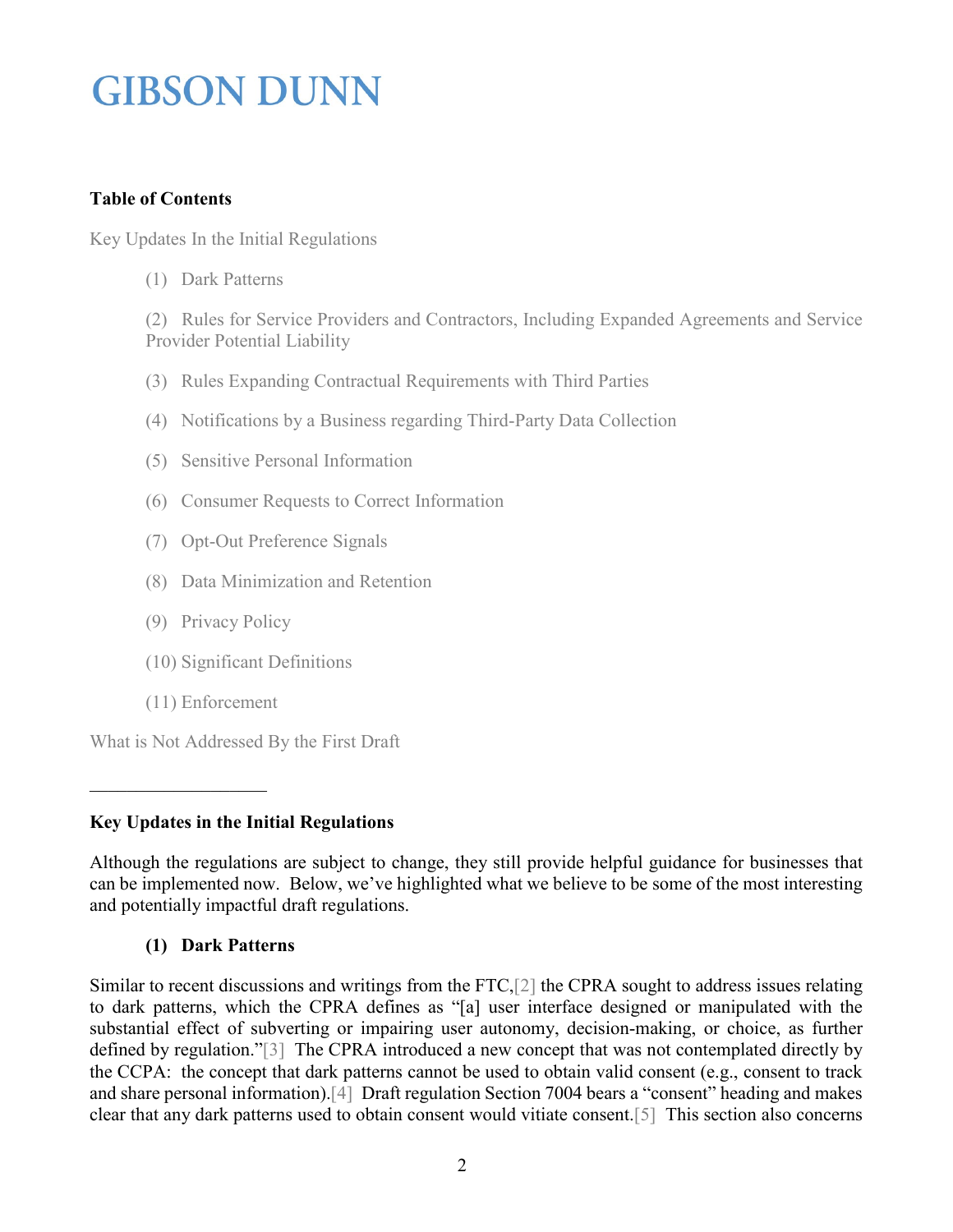dark patterns affecting "methods for submitting CCPA requests.["\[6\]](#page-10-4) In other words, these dark pattern rules also apply to other design choices such as the form a website uses to collect correction right requests, which is potentially broader than the dark pattern concerns expressed in the CPRA[.\[7\]](#page-10-5)

The regulations define a dark pattern as any user interface that "has the effect of substantially subverting or impairing user autonomy, decisionmaking, or choice, regardless of a business's intent" or anything that would otherwise "not comply" with the consent rules in Section 7004(a)[.\[8\]](#page-10-6) This section provides about three pages of new content (as compared to the CCPA regulations) explaining how consent may be obtained, and announces five guiding principles to avoid vitiating consent via dark patterns.<sup>[9]</sup> Specifically, user interface architecture must (1) be "[e]asy to understand[,]" (2) provide "[s]ymmetry in choice[,]" (3) "[a]void language or interactive elements that are confusing to the consumer[,]" (4) "[a]void manipulative language or choice architecture[,]" and (5) be "[e]asy to execute.["\[10\]](#page-10-8) The regulations also include a number of illustrations and examples. The substantial subversion concept, however, still warrants further elaboration, and one commenter during the June 8, 2022 CPPA Board Meeting suggested that the Agency adopt a "design practice[] that amount[s] to consumer fraud" standard instead.

This guidance suggests that, at least in the eyes of the CPPA, many widely used business practices may violate the CCPA. Of note, according to the CPPA, dark patterns may include simply making consumers feel bad about their choices. As one example provides, "[w]hen offering a financial incentive, pairing choices such as, 'Yes' (to accept the financial incentive) with 'No, I like paying full price' or 'No, I don't want to save money,' is manipulative and shaming.["\[11\]](#page-10-9) The "symmetry in choice" concept would also require material changes for many businesses. As one example provides, "[a] website banner that serves as a method for opting out of the sale of personal information that only provides the two choices, 'Accept All' and 'More Information,' or 'Accept All' and 'Preferences,'" is explicitly not permissible for opting out of the sale or sharing in this draft[.\[12\]](#page-10-10) These draft regulations signal that many businesses need to start thinking now about how their consent flows may fall into these broad definitions of dark patterns, given how common such practices are.

#### <span id="page-2-0"></span>**(2) Rules for Service Providers and Contractors, Including Expanded Agreements and Service Provider Potential Liability**

The draft regulations include several new and modified provisions impacting service providers and vendors, i.e., entities that collect and process data in the context of providing a service (including software-as-a-service or SaaS businesses) to another entity. The regulations impose different obligations on the service provider and on the person or entity to whom the relevant services are provided. The changes provide additional helpful detail regarding the CPRA's requirements, including: (i) expanding the applicability of service provider provisions while excluding cross-contextual advertising services; (ii) adding product or service improvements to the list of reasonable uses of personal information; and (iii) instituting explicit and specific requirements for contracts with service providers and contractors.

First, whereas the CCPA regulations applied only when the service provider provided a service to a "business"—as defined by the CCPA—the draft regulations state that a business that "provides services to a person or organization that is not a business, and that would otherwise meet the requirements and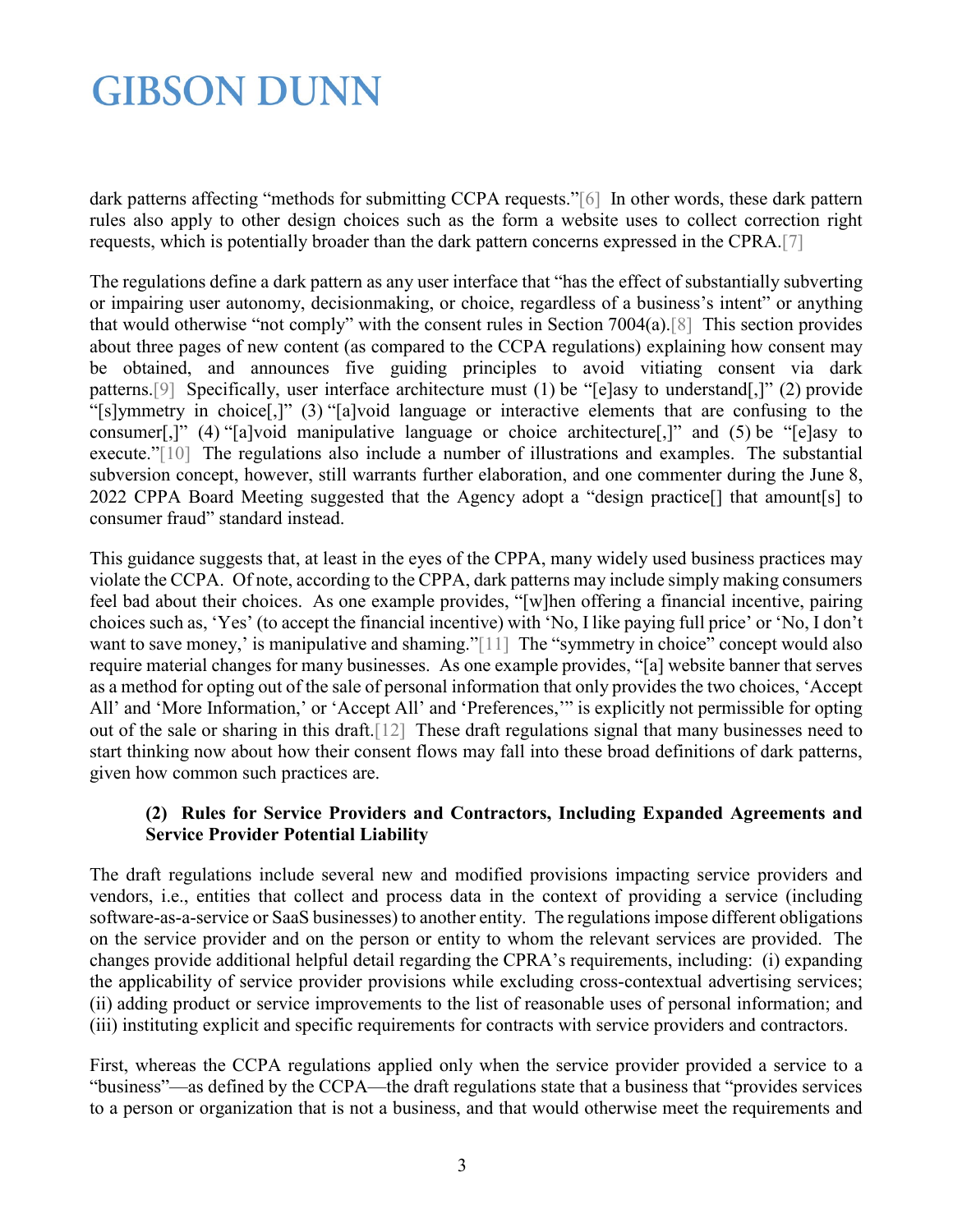obligations of a 'service provider' or 'contractor'" should still be considered a service provider or contractor[.\[13\]](#page-10-11) Therefore, the provisions now also may be read to apply to a service provider whose customer is, for example, a non-profit organization and not a business. This expanded service provider definition does not apply to cross-contextual advertising services, i.e., services for online advertising where a customer provides a list of its own customers' email addresses to the vendor.<sup>[14]</sup> In that case, the vendor would not be considered a service provider, even if it otherwise met all of the requirements, if the customer was not a "business." Advertising services that do not rely on any transfer of personal information provided by the business are not considered cross-contextual advertising services.

This suggests that the draft intends service providers to be covered by the CPRA, even if its customers are not; nonetheless, service providers also have significantly reduced obligations under the CCPA and CPRA, as compared to a business. For example, because a service provider does not determine the means and processing of the personal information it receives, it does not have to ensure that the information is being retained and processed only in the manner and for the purposes for which consent was obtained or disclosures were properly made. Those concerns remain the province of the entity providing the information and may flow through to the service provider, but are not as restricting. Still, the CPRA is of interest to all parties, in applying varying levels of requirements on entities processing personal information.

Second, in what may be a significant relief to many service providers, the draft regulations would explicitly allow service providers to use data, including personal information, obtained from one customer to improve the product or service for all customers, provided the personal information is not "used to perform services on behalf of another," such as by marketing to the business' customers on behalf of another company.<sup>[15]</sup> Without this allowance, service providers may have been forced to include provisions in their agreements with businesses that would explicitly permit such a use of the personal information, which would in turn possibly have required businesses to disclose such uses by their service providers to consumers or even obtain opt-in consent (or opt out of sale). Given the many difficulties likely to be encountered in obtaining all such contractual agreements and consents, many service providers could see their business models hamstrung and their product-improvement objectives severely undermined.

Third, the draft regulations flesh out the CPRA's requirements that seek to restrict the service provider's control of the personal information it receives from a business such that the service provider grants the same level of privacy protection as the business that is directly regulated by California privacy laws. For instance, the CPRA requires that a service provider be contractually limited to processing personal information for the business purposes for which it has received the personal information from the business. The draft regulations additionally require that the business purposes be listed with specificity beyond a mere reference to the purpose of the contract.

These requirements, particularly in combination with requirements for service provider agreements under other state privacy laws taking effect in 2023, are likely to require businesses and service providers to renegotiate their agreements. Businesses may also need to revise their workflows and methods of cooperation to account for implementing consumer requests.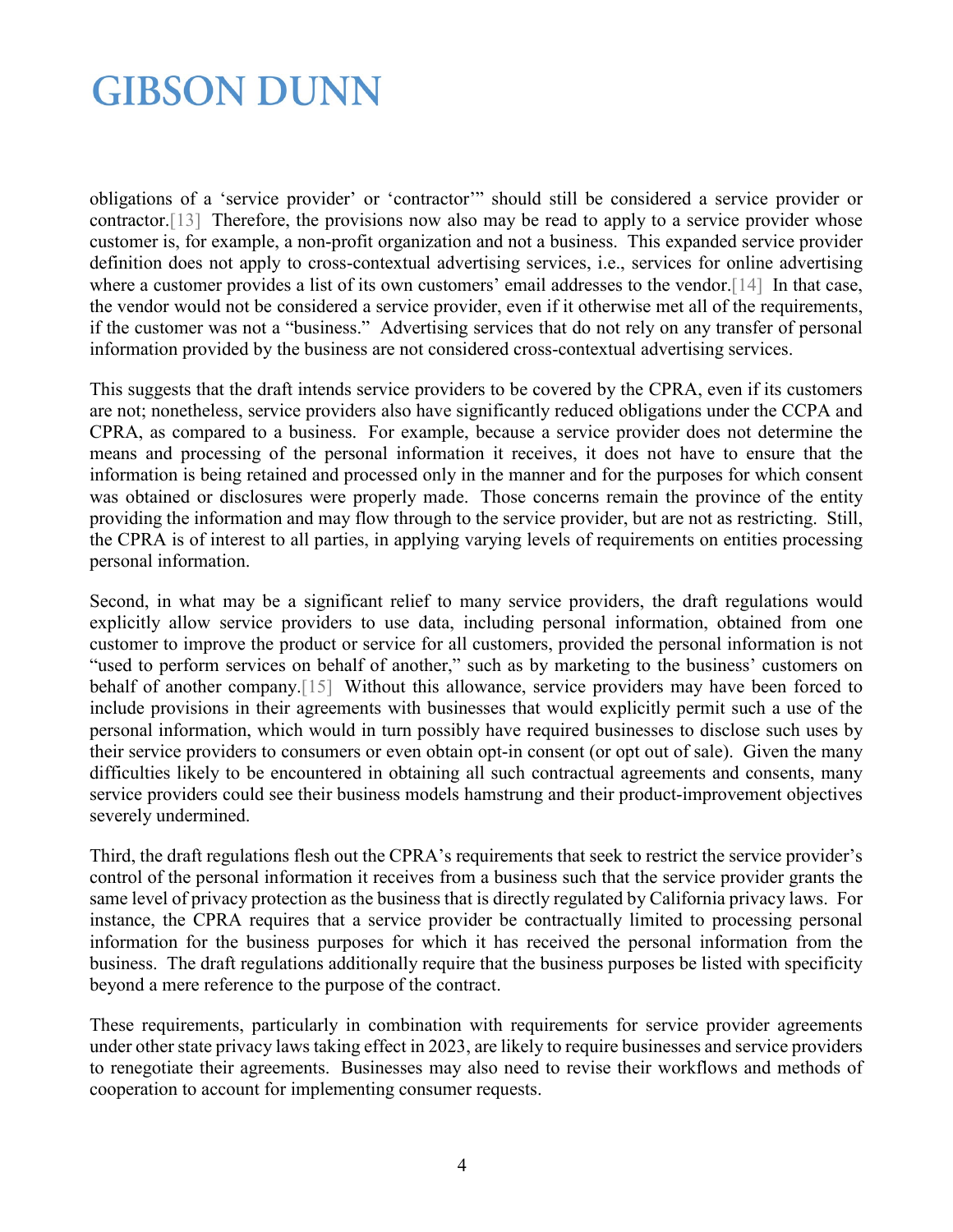#### **(3) Rules Expanding Contractual Requirements with Third Parties**

<span id="page-4-0"></span>In addition to the service provider requirements, the draft regulations impose obligations on third parties that receive personal information from an entity other than the individual to whom the personal information belongs. The term "third party" is not explicitly defined in the draft regulations, but appears to refer to any person or entity that receives personal information from a business and is not considered service provider or contractor. The third party must honor requests to delete or opt out of the sharing of personal information as well as requests forwarded to the third party from the business from which the third party obtained the personal information[.\[16\]](#page-10-14)

A business that *sells or shares personal information with a third party*[\[17\]](#page-11-0) must also enter into an agreement with that third party that includes requirements substantially similar to those in service provider contracts[.\[18\]](#page-11-1) Among other requirements, the agreements with third parties must: (i) require the third party to only use and retain the personal information for the narrow purposes for which the personal information is being sold or disclosed; (ii) require the third party to comply with the CPRA and the draft regulations, including by providing the same level of privacy protection; and (iii) allow the business to require the third party to verify its compliance with its obligations under the agreement as well as the CPRA and the draft regulations.<sup>[19]</sup> Finally, any third party that does not have such an agreement in place would not be permitted to retain or process the personal information it receives from a business in any way.

Similar to service providers and contractors, the draft regulations apply to third parties receiving personal information from any entity, whether the entity is itself a "business" subject to the CPRA and the draft regulations or not. Specifically, whether or not the contracting entity is a business, third parties cannot store or process personal information absent a compliant contract with the entity, and the third party must adhere to the terms of the contract under which it received personal information and otherwise comply with the CPRA and the draft regulations.

Finally, failure on the part of a business to conduct due diligence of any third parties with which it shares personal information may prohibit the business from using ignorance of any misuse of the personal information as a defense in the face of a breach or violation of the CPRA or the draft regulations. This encourages businesses to ensure their due diligence processes are sufficient, and third parties such as data brokers may face some additional inquiries and contractual requirements.

### **(4) Notifications by a Business regarding Third-Party Data Collection**

<span id="page-4-1"></span>The draft regulations add a new concept requiring the notification of third-party involvement in the collection of personal information[.\[20\]](#page-11-3) Specifically, if one business interacts with a consumer but another party is involved and "controls" the collection of personal information (e.g., a cookies analytics provider), then the first business needs to inform the consumer of the third-party collection and the identity of the third party. The draft regulations indicate that this is also true for physical businesses that may allow a third party to collect personal information. The CPPA provided the following example: if a coffee shop allows a business providing Wi-Fi to collect personal information, then the coffee shop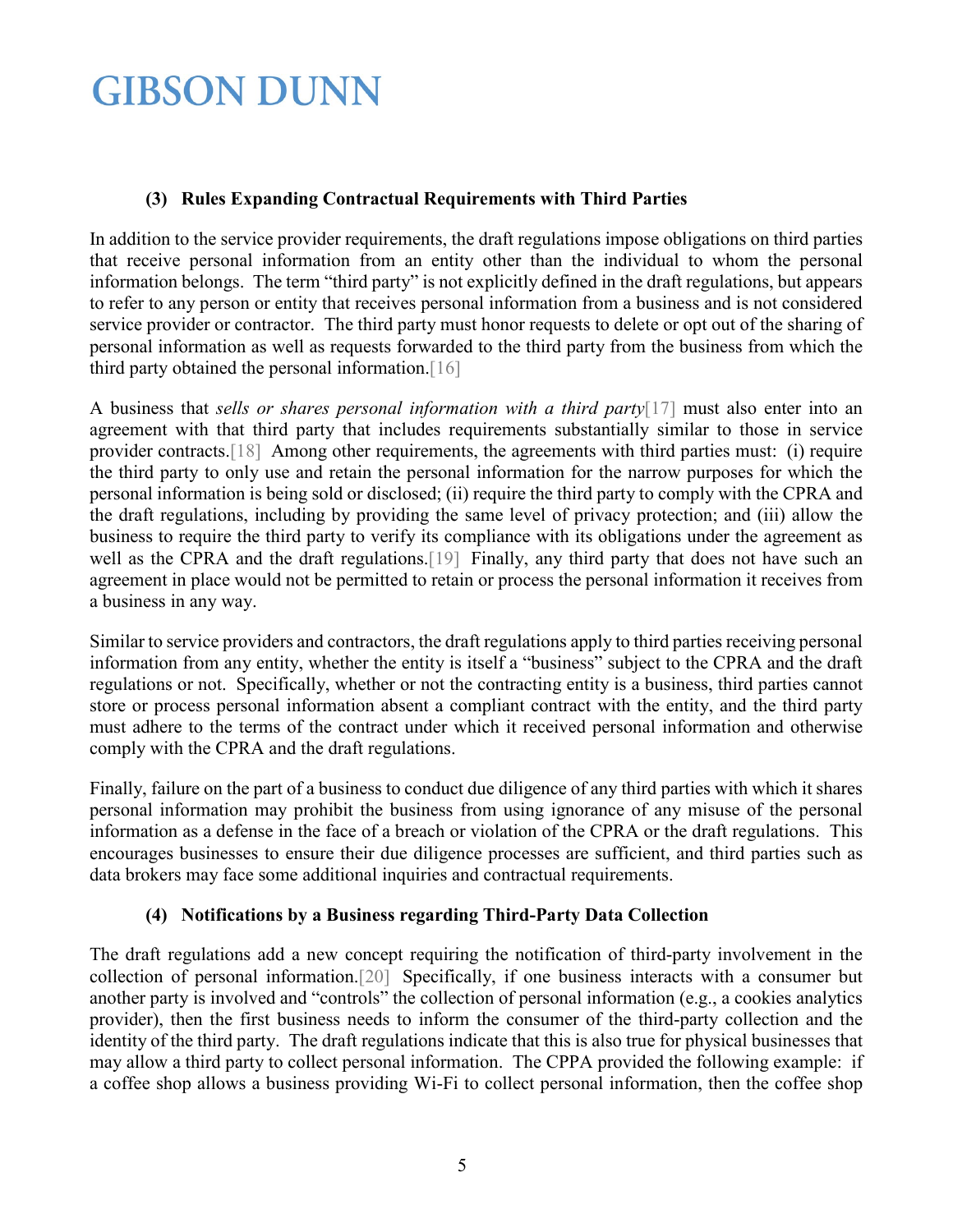<span id="page-5-0"></span>needs to inform customers of that third-party data collection through a sign or other signals of that collection[.\[21\]](#page-11-4)

#### **(5) Sensitive Personal Information**

The draft regulations operationalize the new right to limit the use of sensitive personal information under the CPRA. The draft regulations add Section 7027, which concerns consumer requests to limit the use and disclosure of sensitive personal information. The section primarily contemplates giving consumers the ability to limit use and disclosure "to that which is necessary to perform the services or provide the goods reasonably expected.["\[22\]](#page-11-5) Businesses that process sensitive personal information for certain purposes must provide a notice of such processing. Businesses using or disclosing personal information of this kind would be required to provide two or more designated methods for submitting requests to limit, and at least one of the methods must reflect the manner in which the business primarily interacts with the consumer (such as restrict processing to only permissible purposes through a "Limit the Use of My Sensitive Personal Information" link)[.\[23\]](#page-11-6) However, businesses are permitted to use or disclose sensitive personal information without being required to offer consumers a right to limit when the information is necessary to perform the services or provide the goods reasonably expected by an average consumer who requests those goods or services; to detect security incidents to resist malicious or illegal attacks on the business; ensure the physical safety of natural persons; for short-term, transient use; perform services on behalf of the business; or verify or maintain the quality or safety of the business a list that was not yet specified until the draft regulations[.\[24\]](#page-11-7)

#### **(6) Consumer Requests to Correct Information**

<span id="page-5-2"></span><span id="page-5-1"></span>The draft regulations also operationalize the CPRA's new right to correct inaccurate personal information. The draft regulations add an entirely new section on consumer requests to correct information[.\[25\]](#page-11-8) At first glance, this regime is quite burdensome: in evaluating whether personal information is accurate, businesses must first consider the totality of the circumstances, including the nature of the information, how it was obtained, and documentation relating to the accuracy of the information[.\[26\]](#page-11-9) While businesses may comply with a consumer's request to correct by correcting the information and ensuring that the information it (and its service providers and contractors) holds remains correct, a business may also choose to delete the information if such deletion does not negatively impact the consumer or the consumer consents to the deletion. Then, if the business were to deny the request for correction, they would be required to inform consumers of the basis for that denial, further outlining a procedure for consumers to respond in writing[.\[27\]](#page-11-10) This section also provides specific examples relating to data brokers: if a business receives a request to correct information that it received from a data broker, it must both correct the information and ensure that it is not overridden by inaccurate information later re-received from the data broker. Where a business is not the source of the inaccurate information, the business is required to disclose the name of the source (such as a data broker) supplying the inaccurate information to the consumer[.\[28\]](#page-11-11)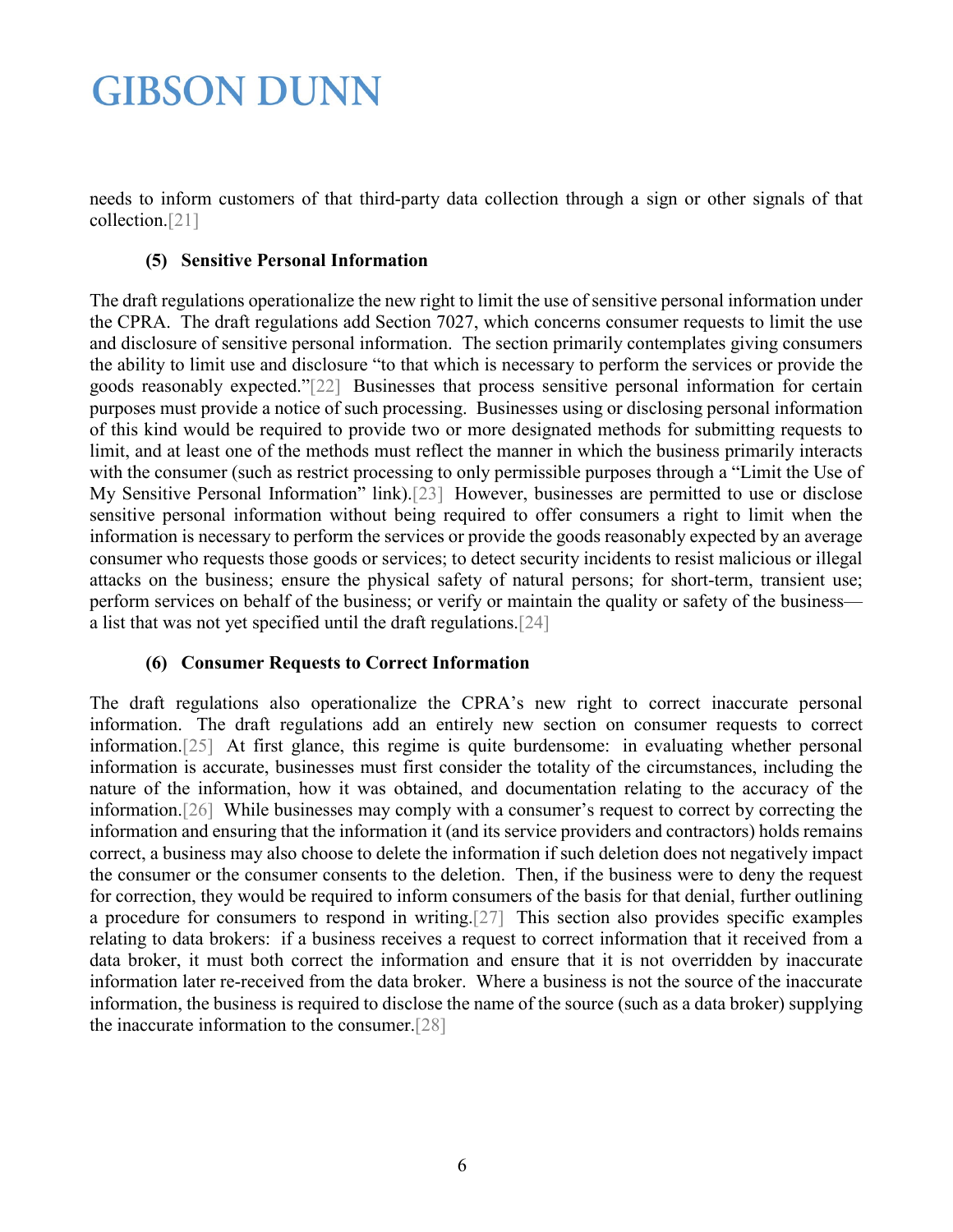### **(7) Opt-Out Preference Signals**

The draft regulations add a definition of an "opt-out preference signal," which is a signal sent by a platform, technology, or mechanism on behalf of the consumer that communicates the consumer's choice to opt out of the sale and sharing of personal information and that complies with the requirements set forth in the draft regulations. Notably, the draft regulations *require* businesses to process all consumer opt-out preference signals that meet certain requirements[.\[29\]](#page-11-12) The details for these opt-out mechanisms are outlined in the new Section 7025. This section dictates that when a business detects an opt-out signal, it must treat it as a bona fide opt-out request and cannot require additional information to be provided. If the signal conflicts with a privacy setting or participation in some program, like a business's financial incentive program that requires the consumer to consent to the sale or sharing of personal information, the business must provide notice to the consumer. Businesses are instructed to process these opt-out signals in a frictionless manner. Businesses are also required to display whether or not they have processed consumers' opt-out preference signals, with the draft regulations suggesting the use of a banner, toggle, or radio button indicating to consumers that they have opted out of the sale of their personal information.

Revisions to Section 7026, meanwhile, indicate that requests to opt out of sales and/or sharing need not be verifiable and must be communicated to third parties. Crucially, the draft regulations indicate that a self-serve cookie management control process alone would not be sufficient to effectuate requests to opt out of sales and/or sharing, because "cookies concern the collection of personal information and not the sale or sharing of personal information.["\[30\]](#page-11-13)

For those less familiar with the development of the CCPA and CPRA, opt-out signals (sometimes described as do-not-track signals) have been a source of ongoing confusion for businesses. While the draft regulations provide additional clarification, technical questions remain as to how these signals may or may not be communicated to a business, and what choices business have to present opt outs, links, or otherwise to ensure they effectively respond to consumers' opt-out signals. Standardization of these signals may be necessary for businesses to meaningfully comply.

### **(8) Data Minimization and Retention**

<span id="page-6-0"></span>The draft regulations include a section on the new data minimization requirement, which requires businesses to collect, use, retain and/or share consumers' personal information in a way that is "reasonably necessary and proportionate" to the original purpose for collecting it. The draft regulations define this standard tautologically as "what an average consumer would expect." Any collection, use, retention, or sharing that does not meet this standard requires additional notice and the consumer's explicit consent.

Of particular note are the examples provided in this section. Impermissible collection, use, retention, and sharing examples include:

• Collecting geolocation information through an app that does not primarily perform a geolocating function—e.g., a flashlight app.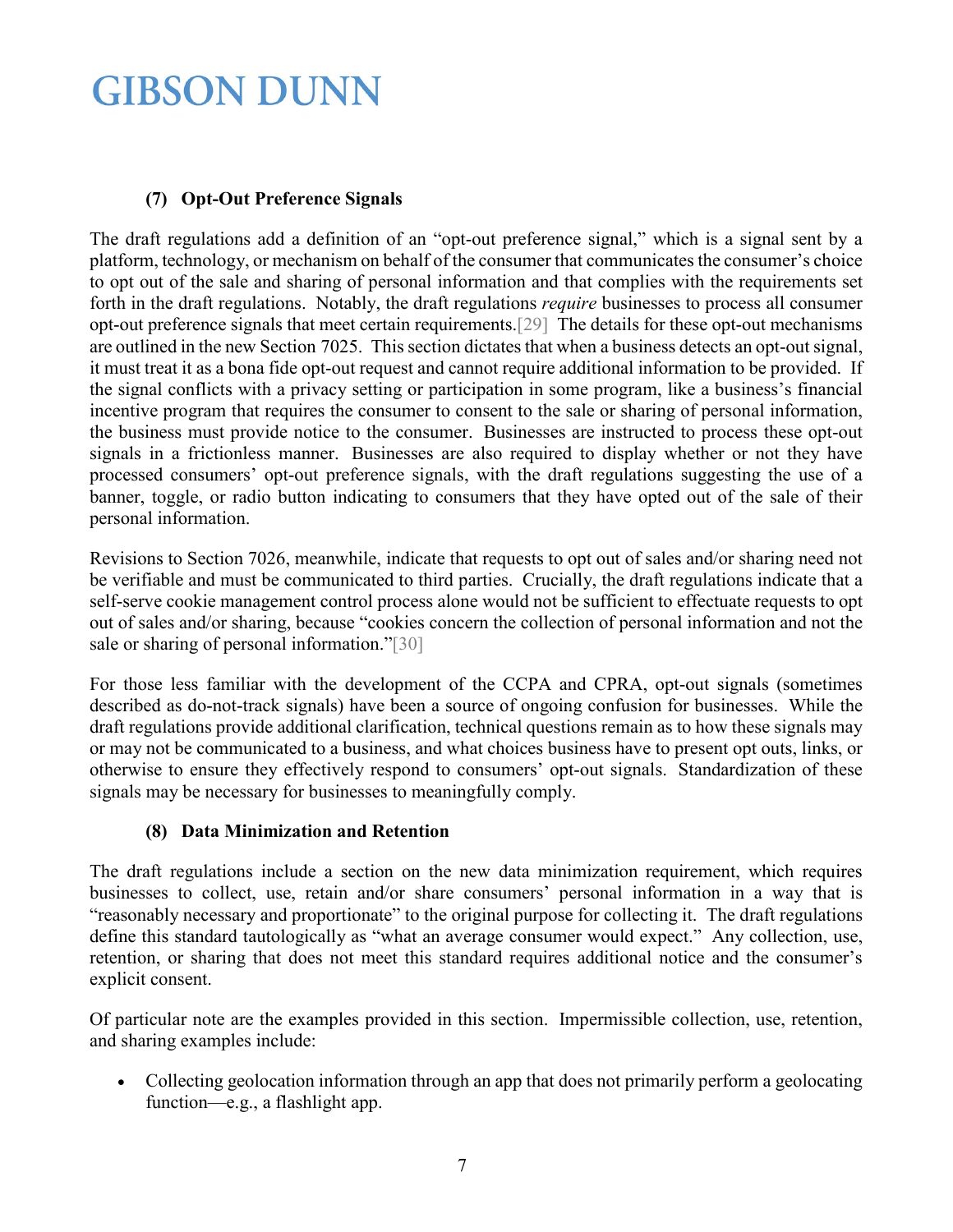- Using personal information provided to a SaaS company to research and develop "unrelated or unexpected new products"—e.g., where the service provided is cloud storage and the new product is a facial recognition service.
- Using personal information provided as part of a transaction for the marketing of other business' products.
- Retaining customer files stored as a service after the customer deletes their account.
- Sharing geolocation information with data brokers without the consumer's explicit consent, where the original collection was permissible as part of the suite of services the company provides—e.g., an internet service provider collecting geolocation information.

This new section drastically changes permissible practices with respect to consumer data, particularly around research for marketing purposes, and provides a hook for the enforcement agency to find impermissible processing of information, a concept that was largely missing from the CCPA. We expect contentious debate around these new restrictions at the next stakeholder sessions.

Additionally, the draft regulations update the Privacy Policy and Notice sections to include a new requirement that businesses disclose how long they intend to retain personal information[.\[31\]](#page-11-14) To comply, businesses will need to develop data retention policies and a data purge protocol, and revise their privacy policies to note the relevant retention periods.

### **(9) Privacy Policy**

<span id="page-7-0"></span>Section 7011 specifies the privacy policy requirements under the CCPA and CPRA. The draft regulations in this section struck about three pages of text. First, the regulations begin by largely reinstating disclosure requirements concerning the categories, purposes, and sources of personal information, as well as relevant third parties[.\[32\]](#page-11-15)

Second, the amendments require that the privacy policy include a description of a consumer's rights under the CCPA, including the new rights:

- the right to correct inaccurate personal information;
- the right to opt out of the sale *or sharing* of personal information; and
- the right to limit the disclosure of sensitive personal information[.\[33\]](#page-11-16)

Third, the regulation amendments require privacy policies to include an explanation of how consumers exercise these rights, and notably add a requirement on how an opt-out request will be processed for the consumer (i.e., whether the opt-out preference signal applies to the device, browser, consumer account, and/or offline sales, and in what circumstances)[.\[34\]](#page-11-17) Finally, the policy must also include the date it was last updated and, if applicable, a link to certain reporting requirements under Section 7102 for businesses that handle the personal information of more than 10,000,000 consumers in a calendar year.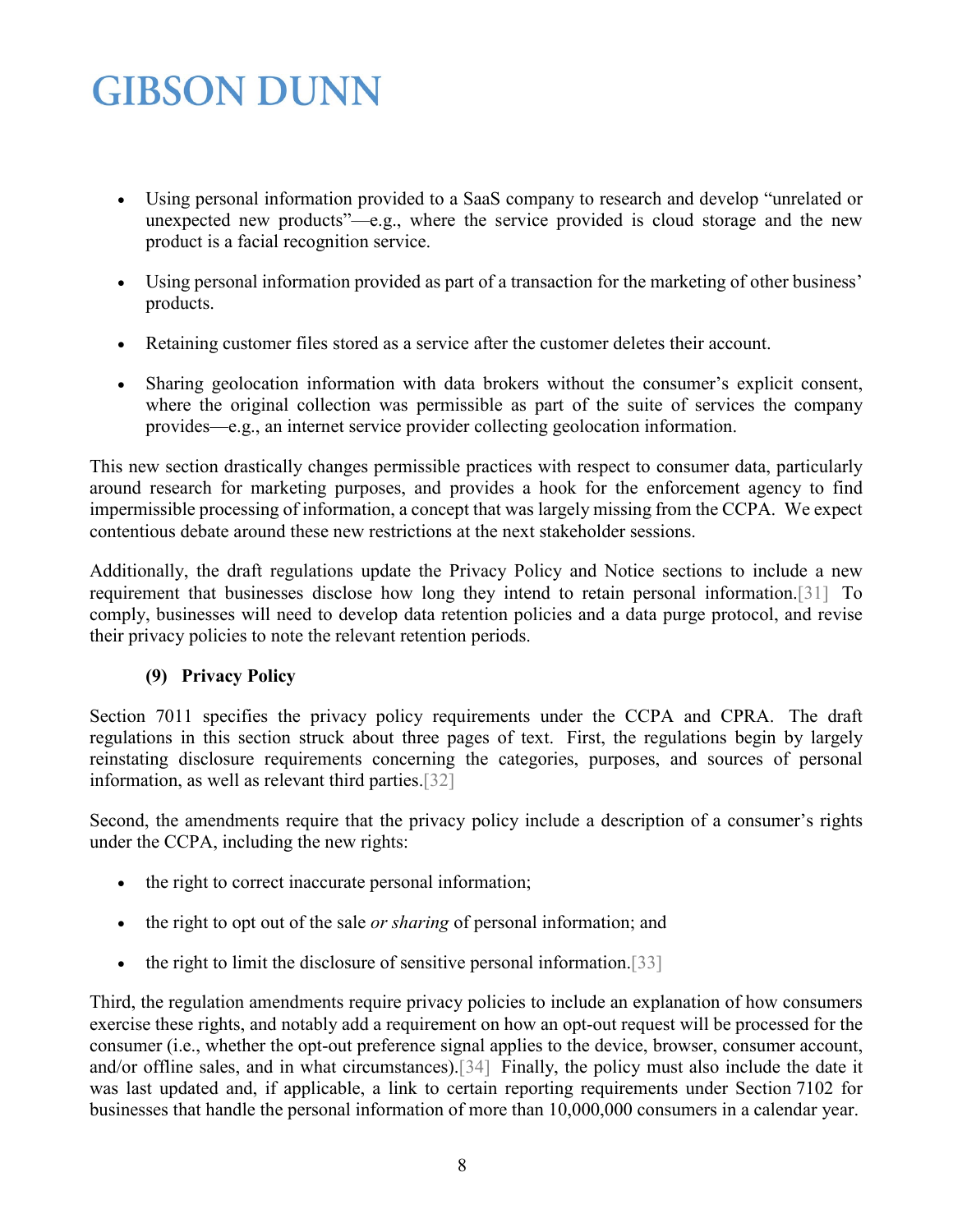#### **(10) Significant Definitions**

The draft regulations propose numerous changes to the definitions section that inform entirely new provisions introduced as part of the CPRA and work to modify existing provisions by altering or refining the meanings of existing terms[.\[35\]](#page-11-18)

Notable newly added terms include:

- "Disproportionate effort," meaning instances where the effort on the part of the business to comply with a consumer's legitimate request would be significantly out of proportion with the benefit to the consumer; and
- "Unstructured" as it relates to the nature of the data in which personal information is contained, including text, audio, or video files that contain personal information as part of their content but do not have a defined internal structure (as opposed to a database storing that same information).

"Disproportionate effort" and "unstructured" begin to grapple with the daunting realities faced by businesses attempting to comply with consumers' requests. Under the proposed regulations, businesses would be able to tailor their compliance to take into account overly burdensome or unreasonable requests based on the nature of the data at issue (e.g., large video files that are both cumbersome to access and difficult to search) and the burden that complying with such a request would place on the business. These additions take a step toward balancing consumers' legitimate rights and interests with the practical realities faced by businesses.

A notable change to the pre-existing terms: the term "household" has been deleted, sunsetting a term that caused consternation for businesses seeking to comply with the regulations.

#### <span id="page-8-0"></span>**(11) Enforcement**

The draft regulations include a new section on enforcement actions. Section 7300 provides guidance for filing a sworn complaint with the enforcement agency, including the requirements for identifying the alleged violation of the CCPA. Sections 7302 outlines how the Agency shall conduct "probable cause hearings" which require notice to the alleged violator before conducting an "informal[]" hearing at which it makes a "probable cause determination," later issued in writing. Notably, notices of probable cause and probable cause determinations are not public, nor admissible in evidence in any action other than one enforcing the CCPA. Section 7304, meanwhile, empowers the Agency to audit businesses to ensure compliance with the CCPA.

### <span id="page-8-1"></span>**What Is Not Addressed by the First Draft**

The CPPA has had little time to untangle a Gordian knot of competing consumer privacy interests, business compliance issues, and a hodgepodge of public demands. The delay started early in the process and staffing and key developments came late (for example, the CPPA's Executive Director was only selected in October 2021). So it is not surprising that these regulations left many issues unaddressed,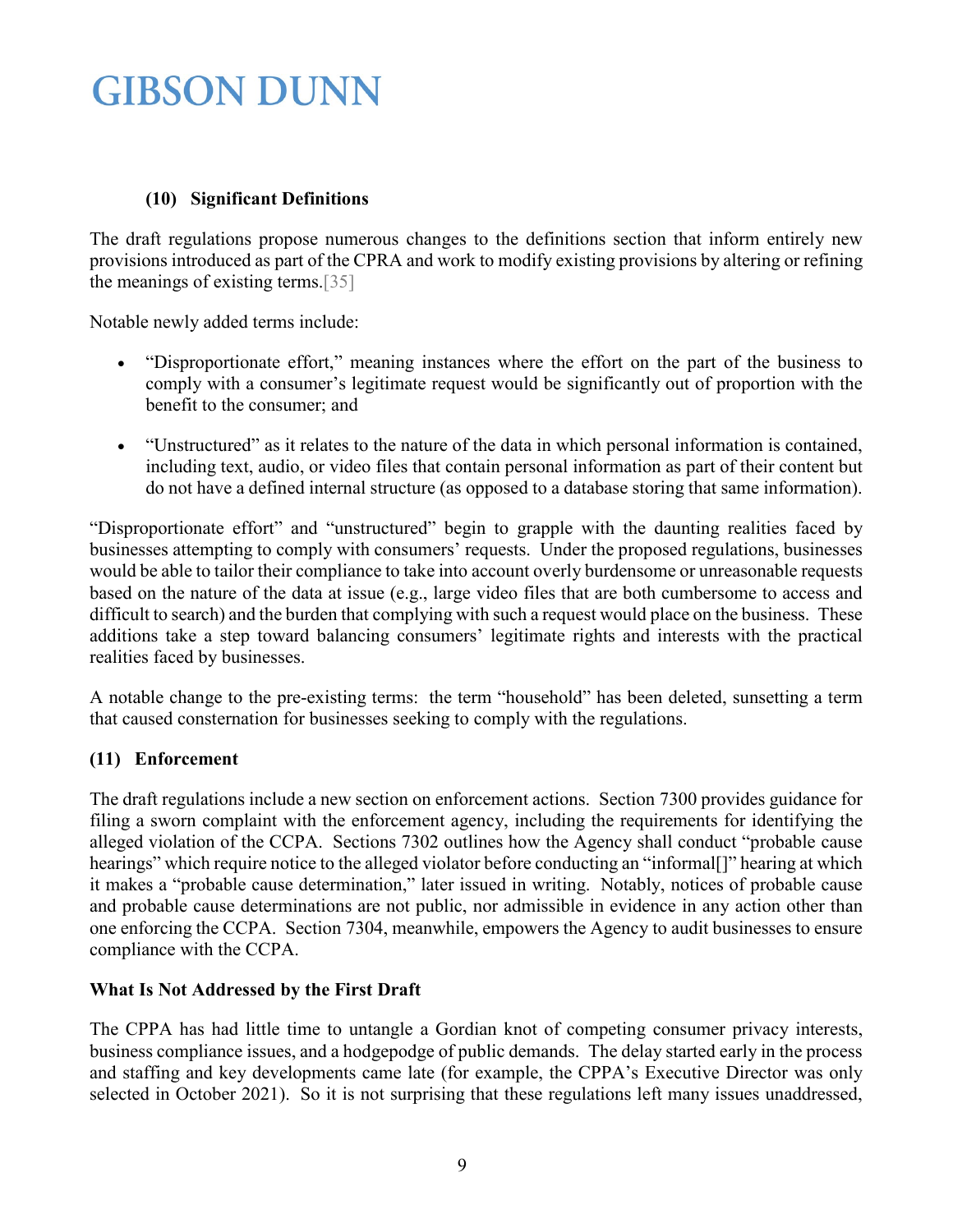particularly those concerning measures added by the CPRA, including restrictions for automated decision-making, cybersecurity audits and data protection risk assessments.

One of the most conspicuous omissions concerns the lack of parameters for automated decisionmaking. The CPRA defines "profiling" as "any form of automated processing of personal information, *as further defined by regulations* pursuant to paragraph (16) of subdivision (a) of Section 1798.185, to evaluate certain personal aspects relating to a natural person and in particular to analyze or predict aspects concerning that natural person's performance at work, economic situation, health, personal preferences, interests, reliability, behavior, location, or movements," leaving the contours relatively amorphous in scope[.\[36\]](#page-11-19) Contrary to the scope defined by other comprehensive state privacy laws (let alone the EU's GDPR), commenters have pointed out that the CPRA's language casts an incredibly wide net that could be argued to cover everything from pernicious forms of facial recognition in public places to humdrum automated processes like calculators and spellcheckers that may process personal information. As expressed in many CPPA public record comments, numerous stakeholders hoped the initial set of regulations would at least clarify this definition, for example, by limiting it to automated technologies that could create a material impact on a person, similar to the EU's GDPR[.\[37\]](#page-12-0) That task was punted in the current draft regulations, with an unknown timeline, leaving many in limbo.

Another significant omission concerns the CPRA's requirement for businesses to conduct annual cybersecurity audits and risk assessments for businesses "whose processing of consumers' personal information presents significant risk to consumers' privacy or security.["\[38\]](#page-12-1) This risk assessment was not contemplated by the CCPA. The CPRA noted two key factors " to be considered in determining when processing may result in significant risk to the security of personal information[,]" "the size and complexity of the business and the nature and scope of processing activities.["\[39\]](#page-12-2) The CPRA required this risk assessment to be submitted to the CPPA on a regular basis. This task will require an assessment of "whether the processing involves sensitive personal information, and identifying and weighing the benefits resulting from the processing to the business, the consumer, other stakeholders, and the public, against the potential risks to the rights of the consumer associated with that processing, with the goal of restricting or prohibiting the processing if the risks to privacy of the consumer outweigh the benefits resulting from processing to the consumer, the business, other stakeholders, and the public.["\[40\]](#page-12-3) Businesses will need to make careful decisions about how to describe their business processes.

In addition, the proposed draft regulations do not extend the current partial exemptions for employees, job applicants, and independent contractors. Since the draft regulations do not address limitations on the rights of these data subjects, businesses may need to be prepared to fully comply with all CCPA and CPRA obligations for employees, job applicants, and independent contractors by January 1, 2023, unless the law is amended.

\*\*\*

These draft regulations are a key milestone for the CPPA's rulemaking responsibilities and fill in key gaps to help businesses comply with the law. We will continue to monitor regulatory developments, and are available to discuss these issues as applied to your particular business.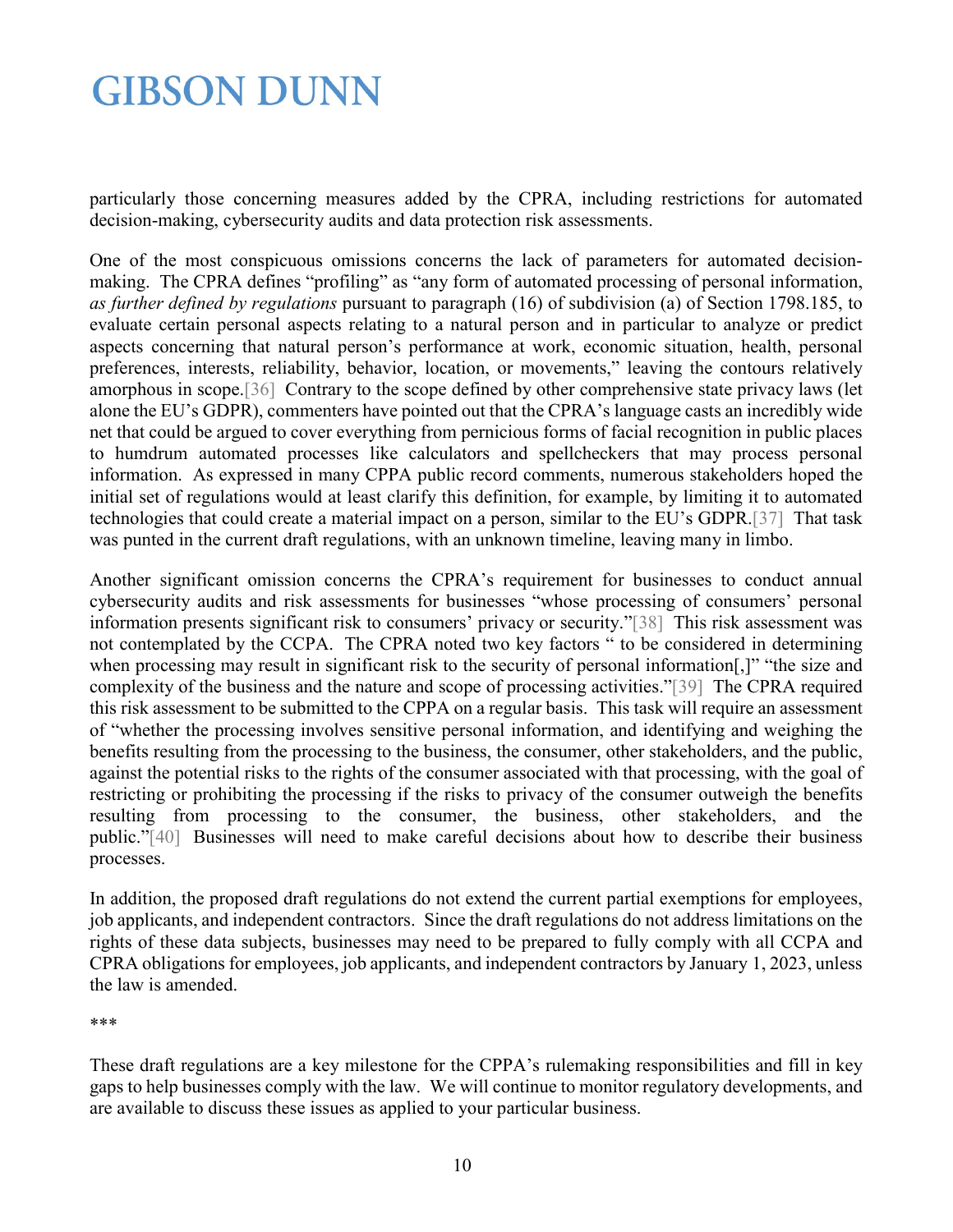<span id="page-10-1"></span> [2] Last year, the FTC hosted a workshop to explore pernicious dark pattern trends and issued a thorough report to explain the phenomenon. *Bringing Dark Patterns to Light: An FTC Workshop*, Federal Trade Commission (April 29, 2021), *available at* https://www.ftc.gov/news-events/eventscalendar/bringing-dark-patterns-light-ftc-workshop. Invigorated by the workshop, the FTC issued a policy statement and announced that it would prioritize enforcement against dark patterns—specifically those relating to recurring subscription fees. *FTC to Ramp up Enforcement against Illegal Dark Patterns that Trick or Trap Consumers into Subscriptions*(Oct. 28, 2021), *available a*t https://www.ftc.gov/newsevents/news/press-releases/2021/10/ftc-ramp-enforcement-against-illegal-dark-patterns-trick-or-trapconsumers-subscriptions.

- <span id="page-10-2"></span>[3] Cal. Civ. Code § 1798.140(1).
- <span id="page-10-3"></span>[4] *Id*. § 1798.140(h).
- <span id="page-10-4"></span>[5] Draft Regulations § 7004(b).
- [6] *Id*. § 7004(a).

<span id="page-10-5"></span>[7] This expansion of the CPRA's concept of dark patterns operates under the California Civil Code, subsections 1798.185(a)(4)-(7), which give the CPPA authority to establish rules and procedures to facilitate and govern the submission of consumer requests under the CCPA.

- <span id="page-10-7"></span><span id="page-10-6"></span>[8] Draft Regulations § 7004(b)-(c).
- <span id="page-10-8"></span>[9] *Id*. § 7004.
- <span id="page-10-9"></span>[10] *Id.* § 7004(a).
- <span id="page-10-10"></span>[11] *Id.* § 7004(a)(4)(A).
- <span id="page-10-11"></span>[12] *Id.* § 7004(a)(2)(C).
- <span id="page-10-12"></span>[13] *Id.* § 7050(a).
- <span id="page-10-13"></span>[14] *Id.* § 7050(c).
- <span id="page-10-14"></span>[15] *Id.* § 7050(b)(4).
- [16] *Id.* § 7052.

<span id="page-10-0"></span> <sup>[1]</sup> The regulations only explicitly reference the CCPA, but should be understood to concern the CPRA as well.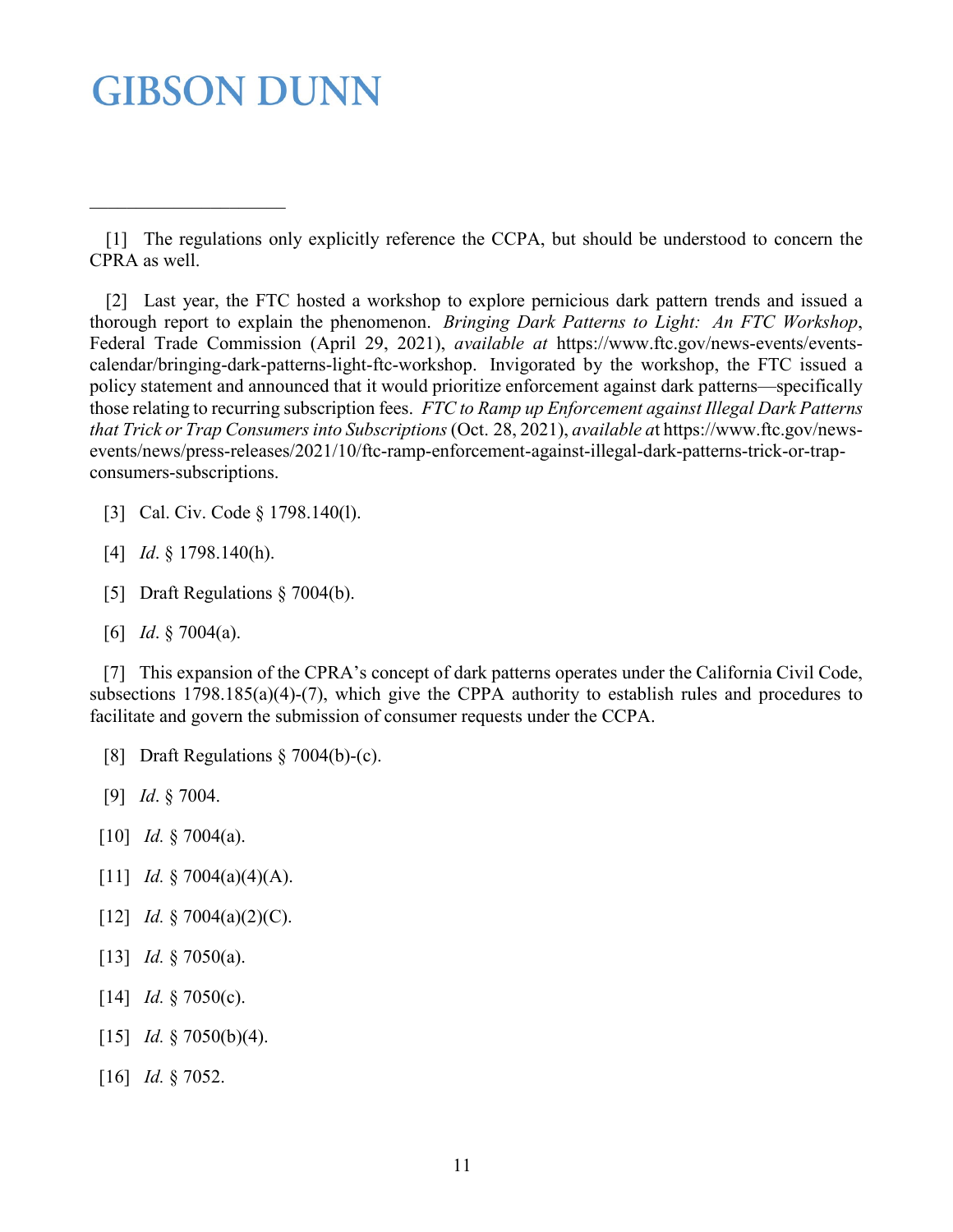<span id="page-11-0"></span>[17] Whereas the focus of "selling" under the CCPA was on whether there was monetary or other valuable consideration for the disclosure of personal information, the concept of "sharing" under the CPRA focuses on whether personal information is used by third parties for cross-context behavioral advertising (whether or not for monetary or other valuable consideration). Under the draft regulations, businesses may be required to offer the opportunity to opt out of any sharing (through a "Do Not Sell *or Share* My Personal Information" link) and provide notice of the right in their privacy notices.

- <span id="page-11-2"></span><span id="page-11-1"></span>[18] *See* Draft Regulations § 7053.
- <span id="page-11-3"></span>[19] *Id.* § 7053(a).
- <span id="page-11-4"></span>[20] *Id.* § 7012(g).
- <span id="page-11-5"></span>[21] *Id.* § 7012(g)(4)(B).
- <span id="page-11-6"></span>[22] *Id.* § 7027(a).
- <span id="page-11-7"></span>[23] *Id.* § 7014.
- <span id="page-11-8"></span>[24] *Id.* § 7027(1)(1)-(7).
- <span id="page-11-9"></span>[25] *Id.* § 7023.
- <span id="page-11-10"></span>[26] *Id.* § 7023(b).
- <span id="page-11-11"></span>[27] *Id.* § 7023(f).
- <span id="page-11-12"></span>[28] *Id.* § 7023(i).
- <span id="page-11-13"></span>[29] *Id.* § 7025(b).
- <span id="page-11-14"></span>[30] *Id.* § 7026(4).
- <span id="page-11-15"></span>[31] *Id.* § 7012.
- <span id="page-11-16"></span>[32] *Id.* § 7011(e)(1).
- <span id="page-11-17"></span>[33] *Id.* § 7011(e)(2).
- <span id="page-11-18"></span>[34] *Id.* § 7011(e)(3).
- <span id="page-11-19"></span>[35] *Id.* § 7001.
- [36] Cal. Civ. Code § 1798.140(z) (emphasis added).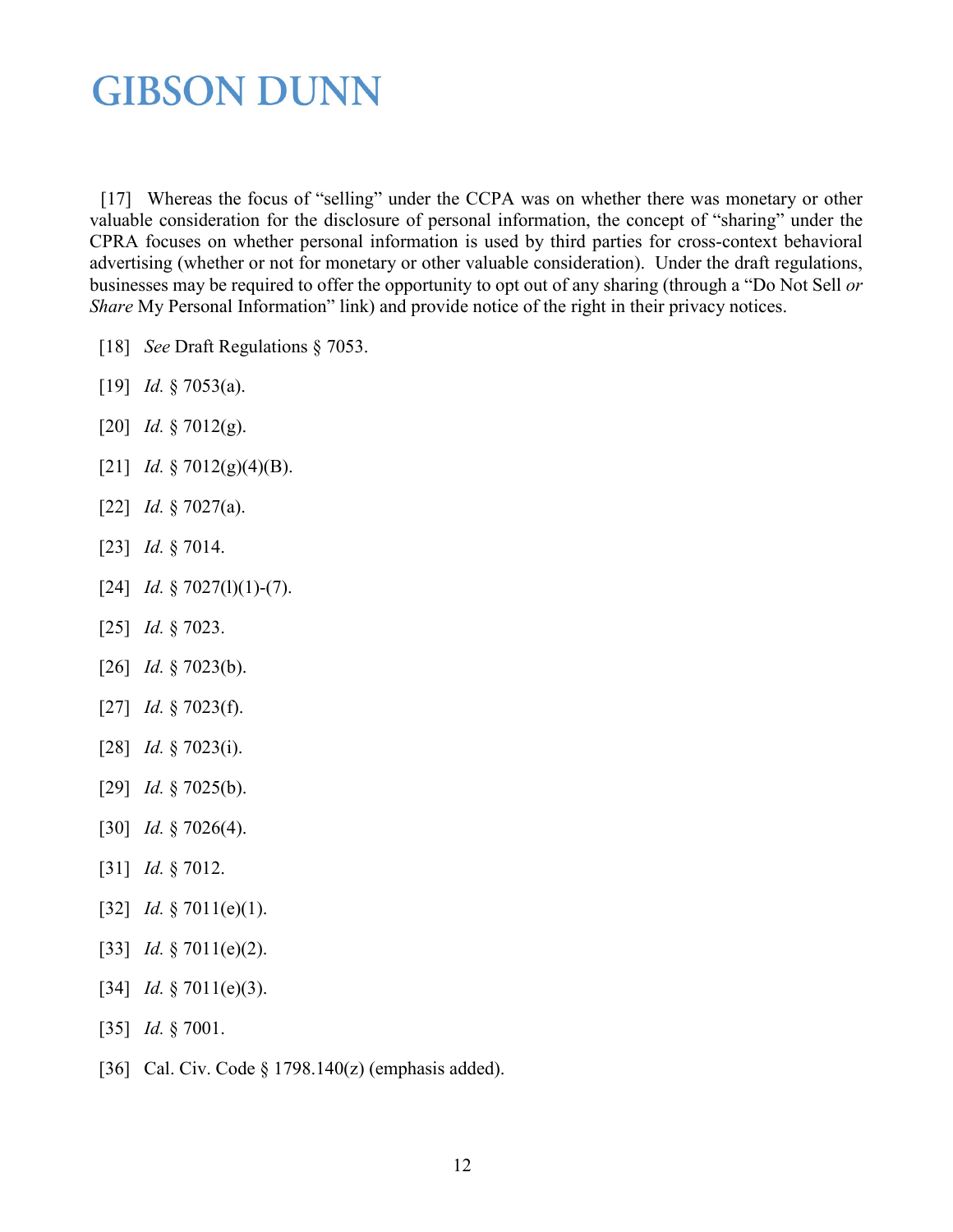<span id="page-12-0"></span>[37] The GDPR uses an impact to risk-based approach—only governing processing "which produces" legal effects concerning him or her or similarly *significantly* affects him or her." GDPR at Art. 22(1) (emphasis added). For example, this may include loan or employment applications.

<span id="page-12-2"></span><span id="page-12-1"></span>[38] Cal. Civ. Code § 1798.185(a)(15).

<span id="page-12-3"></span>[39] *Id*.

[40] *Id*.

a a n a a

*The following Gibson Dunn lawyers prepared this client alert: Alexander Southwell, Ryan Bergsieker, Cassandra Gaedt-Sheckter, Abbey Barrera, Snezhana Stadnik Tapia, Tony Bedel, Warren Loegering, Raquel Sghiatti, Courtney Wang, Samantha Abrams-Widdicombe, and Leon Freyermuth.*

*Gibson Dunn lawyers are available to assist in addressing any questions you may have about these developments. Please contact the Gibson Dunn lawyer with whom you usually work, the authors, or any member of the firm's [Privacy, Cybersecurity & Data Innovation](https://www.gibsondunn.com/practice/privacy-cybersecurity-and-data-innovation/) practice group:*

#### *United States*

*[Matthew Benjamin](https://www.gibsondunn.com/lawyer/benjamin-matthew/) – New York (+1 212-351-4079, [mbenjamin@gibsondunn.com\)](mailto:mbenjamin@gibsondunn.com) [Ryan T. Bergsieker](https://www.gibsondunn.com/lawyer/bergsieker-ryan-t/) – Denver (+1 303-298-5774, [rbergsieker@gibsondunn.com\)](mailto:rbergsieker@gibsondunn.com) [S. Ashlie Beringer](https://www.gibsondunn.com/lawyer/beringer-s-ashlie/) – Co-Chair, PCDI Practice, Palo Alto (+1 650-849-5327, [aberinger@gibsondunn.com\)](mailto:aberinger@gibsondunn.com) [David P. Burns](https://www.gibsondunn.com/lawyer/burns-david-p/) – Washington, D.C. (+1 202-887-3786, [dburns@gibsondunn.com\)](mailto:dburns@gibsondunn.com) [Cassandra L. Gaedt-Sheckter](https://www.gibsondunn.com/lawyer/gaedt-sheckter-cassandra-l/) – Palo Alto (+1 650-849-5203, [cgaedt-sheckter@gibsondunn.com\)](mailto:cgaedt-sheckter@gibsondunn.com) [Svetlana S. Gans](https://www.gibsondunn.com/lawyer/gans-svetlana-s/) – Washington, D.C. (+1 202-955-8657, [sgans@gibsondunn.com\)](mailto:sgans@gibsondunn.com) [Nicola T. Hanna](https://www.gibsondunn.com/lawyer/hanna-nicola-t/) – Los Angeles (+1 213-229-7269, [nhanna@gibsondunn.com\)](mailto:nhanna@gibsondunn.com) [Howard S. Hogan](https://www.gibsondunn.com/lawyer/hogan-howard-s/) – Washington, D.C. (+1 202-887-3640, [hhogan@gibsondunn.com\)](mailto:hhogan@gibsondunn.com) [Robert K. Hur](https://www.gibsondunn.com/lawyer/hur-robert-k/) – Washington, D.C. (+1 202-887-3674, [rhur@gibsondunn.com\)](mailto:rhur@gibsondunn.com) [Kristin A. Linsley](https://www.gibsondunn.com/lawyer/linsley-kristin-a/) – San Francisco (+1 415-393-8395, [klinsley@gibsondunn.com\)](mailto:klinsley@gibsondunn.com) [H. Mark Lyon](https://www.gibsondunn.com/lawyer/lyon-h-mark/) – Palo Alto (+1 650-849-5307, [mlyon@gibsondunn.com\)](mailto:mlyon@gibsondunn.com) [Karl G. Nelson](https://www.gibsondunn.com/lawyer/nelson-karl-g/) – Dallas (+1 214-698-3203, [knelson@gibsondunn.com\)](mailto:knelson@gibsondunn.com) [Ashley Rogers](https://www.gibsondunn.com/lawyer/rogers-ashley/) – Dallas (+1 214-698-3316, [arogers@gibsondunn.com\)](mailto:arogers@gibsondunn.com) [Alexander H. Southwell](https://www.gibsondunn.com/lawyer/southwell-alexander-h/) – Co-Chair, PCDI Practice, New York (+1 212-351-3981, [asouthwell@gibsondunn.com\)](mailto:asouthwell@gibsondunn.com) [Deborah L. Stein](https://www.gibsondunn.com/lawyer/stein-deborah-l/) – Los Angeles (+1 213-229-7164, [dstein@gibsondunn.com\)](mailto:dstein@gibsondunn.com) [Eric D. Vandevelde](https://www.gibsondunn.com/lawyer/vandevelde-eric-d/) – Los Angeles (+1 213-229-7186, [evandevelde@gibsondunn.com\)](mailto:evandevelde@gibsondunn.com) [Benjamin B. Wagner](https://www.gibsondunn.com/lawyer/wagner-benjamin/) – Palo Alto (+1 650-849-5395, [bwagner@gibsondunn.com\)](mailto:bwagner@gibsondunn.com) [Michael Li-Ming Wong](https://www.gibsondunn.com/lawyer/wong-michael-li-ming/) – San Francisco/Palo Alto (+1 415-393-8333/+1 650-849-5393, [mwong@gibsondunn.com\)](mailto:mwong@gibsondunn.com) [Debra Wong Yang](https://www.gibsondunn.com/lawyer/yang-debra-wong/) – Los Angeles (+1 213-229-7472, [dwongyang@gibsondunn.com\)](mailto:dwongyang@gibsondunn.com)*